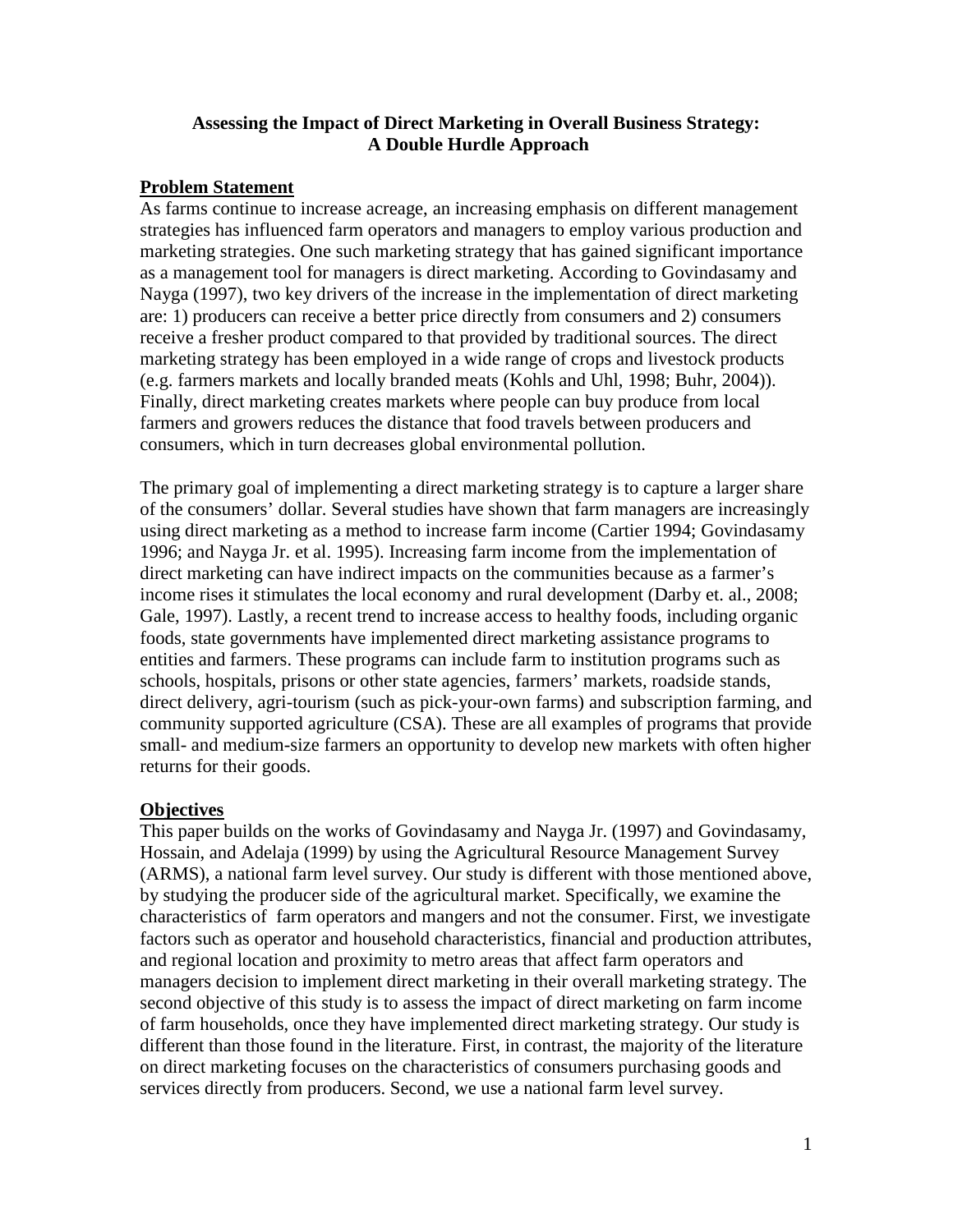Govindasamy, Hossain, and Adelaja (1999) only use a survey conducted for New Jersey. This study is conducted at the farm level nationwide with the unique feature of a larger sample than previously reported in the literature, comprising farms of different economic sizes and in different regions of the United States. Finally, in the previous literature many papers have investigated whether or not the implementation of direct marketing has had a positive impact on income. However, none of these studies has linked the implantation of direct marketing and its contribution to income from farming. .

#### **Data and Procedures**

Most of the previous studies focus on factors influencing consumers buying directly from producers. For the purpose of this study the underlying assumption of the Double-Hurdle model is that farm households make two decisions with respect to direct buying in an effort to maximize utility; whether to participate in direct marketing (participation decision), and how much income they receive from participation in this activity. The participation and amount earned is determined by the same set of independent variables (Cragg, 1971). Therefore, in order to observe a positive level of income, two separate hurdles must be passed. Two separate latent variables are used to model each decision process with a binary choice model determining participation and a censored model determining the income level (Blundell and Meghir, 1987).

$$
y_{i1}^* = w_i' \alpha + v_i
$$
  
\n
$$
y_{i2}^* = x_i' \beta + \mu_i
$$
  
\n
$$
Participation decision (1)
$$
  
\n
$$
hcome level or outcome\nequation (2)
$$

The decision to participate in direct marketing relates to income level (Blundell and Meghir,  $1987$ <sup> $1$ </sup>.

$$
y_i = x_i' \beta + \mu_i \qquad \text{if } y_{i1}^* > 0 \text{ and } y_{i2}^* > 0
$$
  

$$
y_i = 0 \qquad \text{otherwise}
$$
 (3)

where  $y_{i1}^*$  is a latent variable describing the household's decision to participate in direct marketing;  $y_{i2}^*$  is the observed level of farm household income from this activity;  $w_i$  is a vector of explanatory variables accounting for the participation decision;  $x_i$  is a vector of explanatory variables accounting for the income, and  $v_i$ , and  $\mu_i$  are respective error terms assumed to be independent and distributed as  $v_i \sim N(0, 1)$  and  $\mu_i \sim N(0, \sigma^2)^2$ . The model assumes that both participation and income equations are linear in their parameters  $\alpha$  and  $\beta$ . Consistent estimates of the Double-Hurdle model can be obtained by estimating (maximizing) the following likelihood equation.

$$
L(\beta, \alpha, \sigma^2) = \prod_{\substack{0 \\ \sigma}} \left[ 1 - F(w' \alpha) F\left(\frac{x' \beta}{\sigma}\right) \right] \prod_{1} \left[ F(w' \alpha) \sigma^{-1} f\left(\frac{y - x' \beta}{\sigma}\right) \right] \tag{4}
$$

<u>.</u>

 $1$ <sup>1</sup> This model in the literature is also referred as infrequence of purchase model.

 $2$  We assume these two error terms are independent, since this assumption is commonly utilized in the double hurdle model (e.g. Su and Yen 1996) and there is an evidence that the Double Hurdle model contains too little statistical information to support the estimation of dependency (Smith, 2003).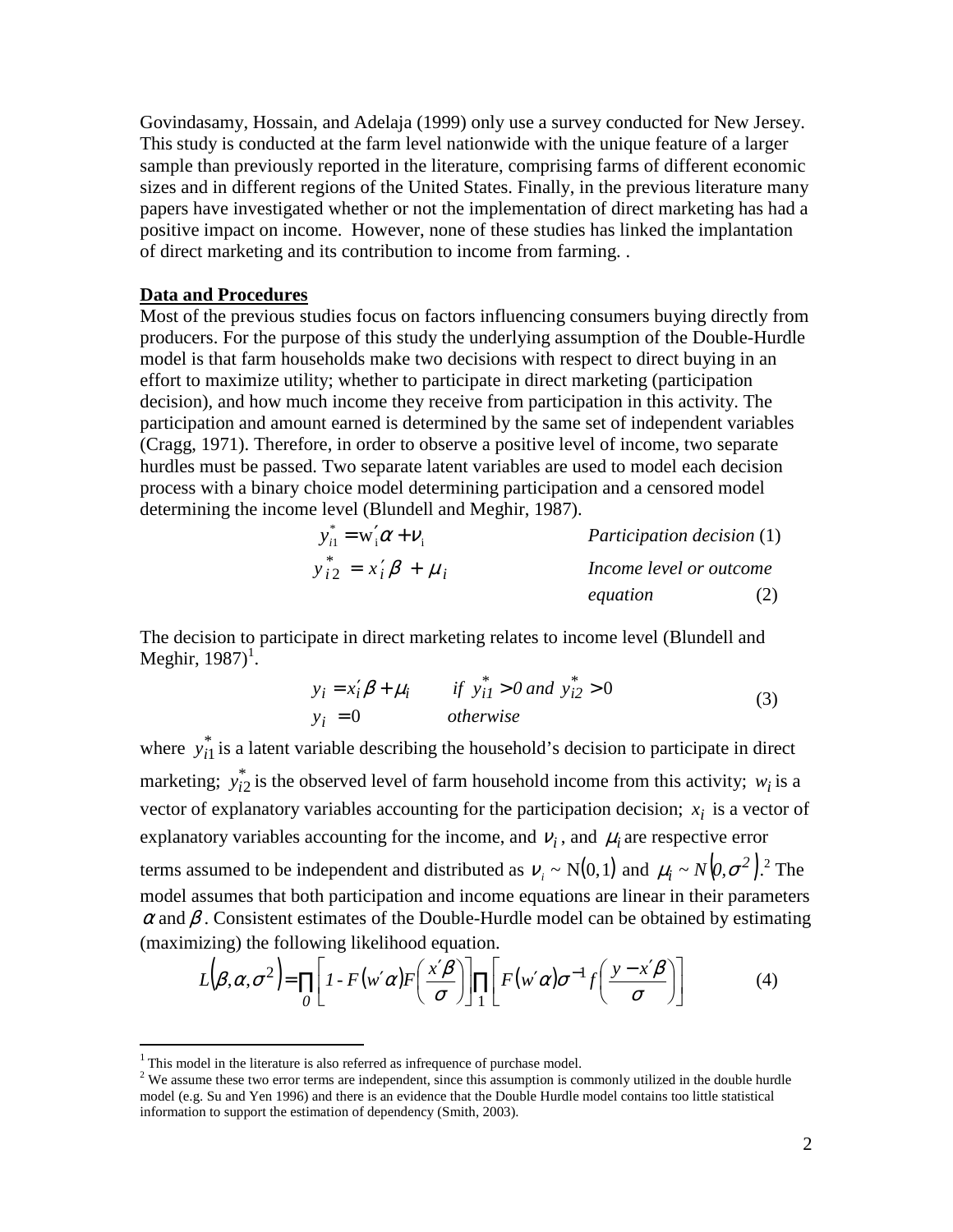where  $F(.)$  and  $f(.)$  are, respectively, the standard normal cumulative and density functions and  $\sigma$  is the standard error. If the restriction  $F(w_i' \alpha) = 1$  is imposed, the likelihood equation for the Double-Hurdle model reduces to that of the Tobit model.

The estimation of equation (4) using the Maximum Likelihood Estimation (MLE) provides consistent estimates of the Double Hurdle model, it might not be efficient if the error term ( $\sigma^2$ ) is homogenous across observations. However, this problem can be further improved by accounting for the heteroskedasticity of the error term. In this paper, we specify the standard deviation as an exponential distribution.<sup>3</sup>

$$
\sigma = \exp(y'r). \tag{5}
$$

where y is a vector of explanatory variables, also elements of *x<sup>i</sup>* (Mihalopoulos and Demoussis 2001), determining the standard deviation and *r* is a column of parameter vector.

Data for this analysis is drawn from the 2002 Agricultural Resources Management Survey (ARMS). ARMS is conducted annually by the Economic Research Service and the National Agricultural Statistics Service. The survey collects data to measure the financial condition (farm income, expenses, assets, and debt) and operating characteristics of farm businesses, the cost of producing agricultural commodities, and the well-being of farm operator households.

The target population of the survey is operators associated with farm businesses representing agricultural production in the 48 contiguous states. A farm is defined as an establishment that sold or normally would have sold at least \$1,000 of agricultural products during the year. Farms can be organized as sole proprietorships, partnerships, family corporations, non-family corporations, or cooperatives. Data are collected from one operator per farm, the senior farm operator. A senior farm operator is the operator who makes the majority of the day-to-day management decisions. For the purpose of this study, operator households organized as nonfamily corporations or cooperatives and farms run by hired managers were excluded.

The 2002 ARMS survey collected information on farm households in addition to farm economic data collected through the regular survey. It contains detailed information on off-farm hours worked by spouses and farm operators, the amount of income received from off-farm work, net cash income from operating another farm/ranch, net cash income from operating another business, and net income from share renting. Furthermore, income received from other sources such as disability, social security, and unemployment payments, and gross income from interest and dividends are also counted. Additionally, the 2002 ARMS survey queried farmers on if the farm grew crops, livestock, poultry or their products that were sold directly to individual consumers for human consumption? The survey then queried farm operators on the gross income received from direct marketing.

### **Results**

<u>.</u>

It is interesting to note that the double-hurdle model fits the data well since fifteen (out of the 22 variables specified in the model) are statistically significant in the participation decision equation. In addition, heteroscedasticity parameters of the continuous variables

<sup>&</sup>lt;sup>3</sup> Although there is no general role to specify the functional form of the standard deviation, the exponential distribution is chosen for convenience to ensure the positive value of the standard deviation (Su and Yen 1996).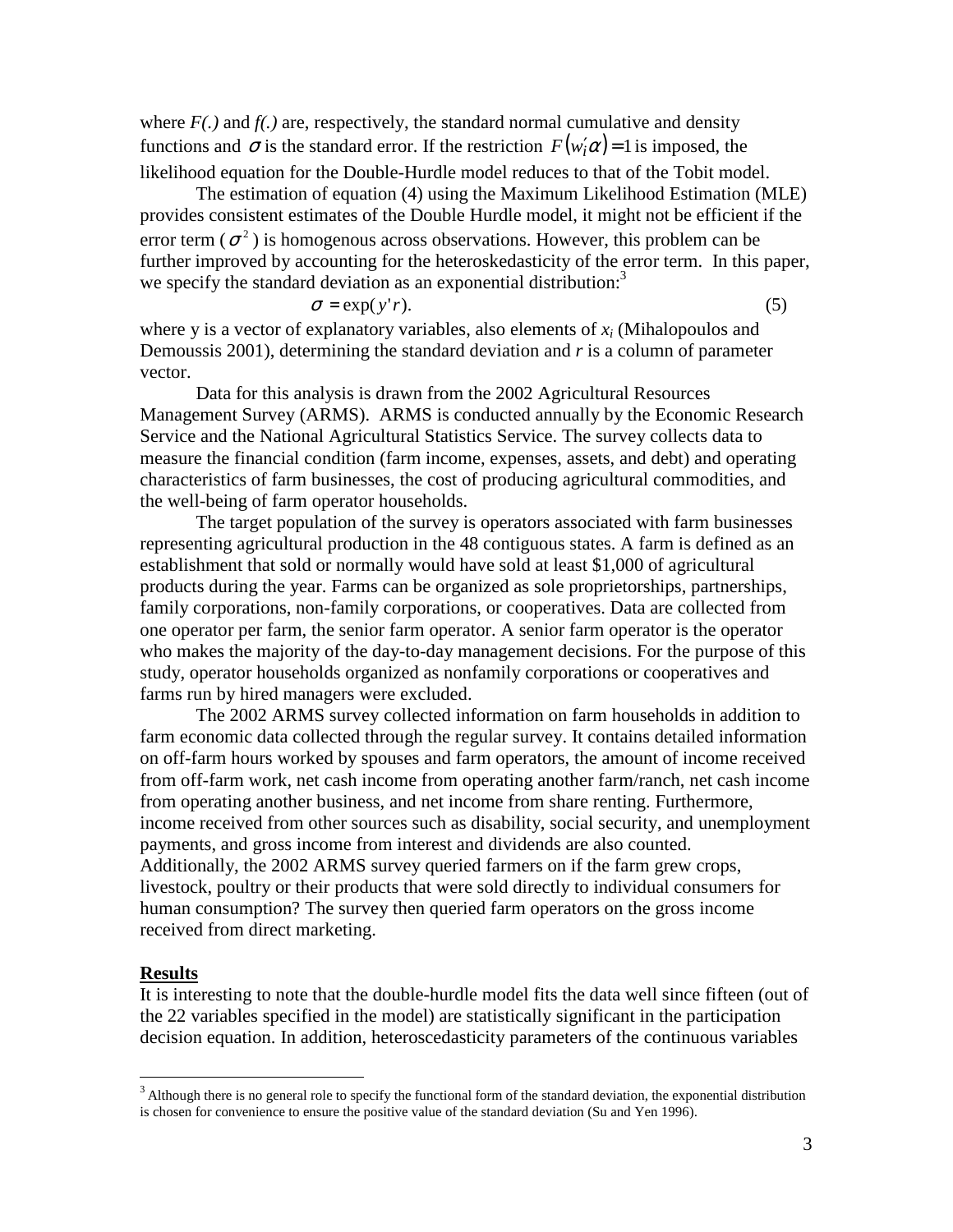are statistically significant, implying the presence of heteroscedastic errors terms. Thus, the results are adjusted to account for heteroscedasticity.

Preliminary results from this study, shows that farms located in the South, Northeast and West are more likely to participate in direct marketing strategy. This is consistent with the facts that that these regions, dominated by small and medium sized farms are likely to participate in direct marketing and higher farm income and often venture into niche markets. The size of the nearby metro areas is also expected to have a positive impact on the use of direct marketing. This higher earning income base is an incentive for operators to employ direct marketing methods either though farmers markets or pick-your-own type strategies. Younger operators' and operators with off-farm income are expected to have a positive impact on the implantation of direct marketing. Further, Mishra and Goodwin (1997) and Mishra et al, (2002) point out that off-farm work is often a choice of farm operators and their spouses who reside near a metro area and have small and medium sized farms. Finally, as noted by Mishra et al., (2002) farm operators and spouses who work off the farm have higher level of education and are more aware of news and market information and keep up with new trends and habit formation in consumers.

Finally, farm's leverage is another important factor affecting implementation of direct marketing by the farming operation. Results indicate that lower to debt-to-asset ratio farming operations are more likely to adopt direct marketing strategy. This finding is consistent with the fact that about 80 percent of small and medium sized farms have low debt.

## **Conclusions**

In the ever-changing environment of American agriculture, farm operators and managers are always looking for non-traditional marketing methods to employ in an effort to increase farm income. Direct marketing is just one strategy that farm operators could consider and extract a higher share of the consumers' budget and increase the income of the farming operation. Overall, we want to determine the characteristics of operators that are implementing this strategy and how it impacts their income from farming. Increasing the income of the farming operation can have indirect effect on the local community where the operation is located and help spur rural development in the area.